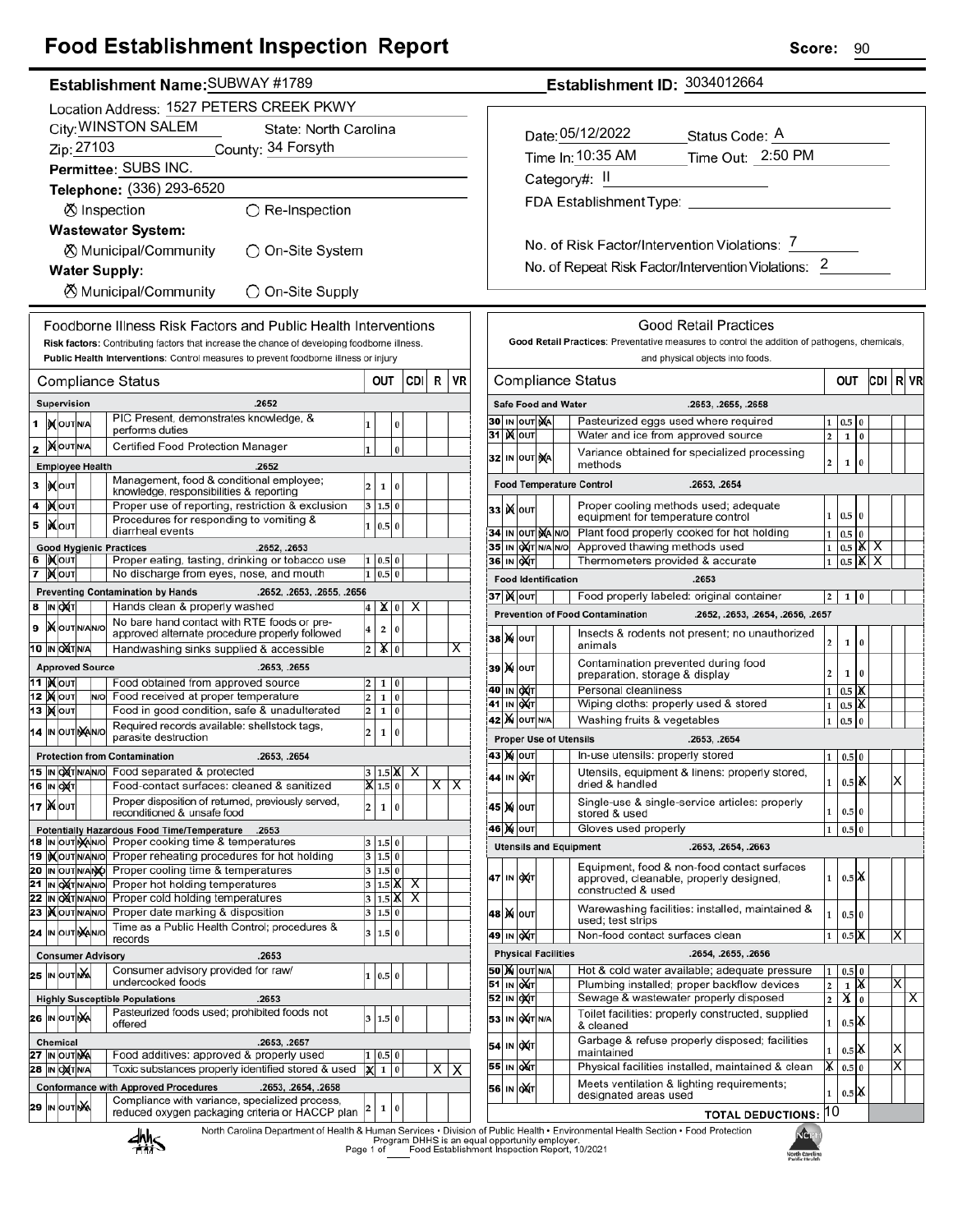# Comment Addendum to Food Establishment Inspection Report

| Establishment Name: SUBWAY #1789                                                                                                       |            | Establishment ID: 3034012664                                               |                                    |  |  |  |  |
|----------------------------------------------------------------------------------------------------------------------------------------|------------|----------------------------------------------------------------------------|------------------------------------|--|--|--|--|
| Location Address: 1527 PETERS CREEK PKWY<br>City: WINSTON SALEM                                                                        | State:NC   | $[X]$ Inspection $\Box$ Re-Inspection<br>IXI<br>Comment Addendum Attached? | Date: 05/12/2022<br>Status Code: A |  |  |  |  |
| County: 34 Forsyth                                                                                                                     | Zip: 27103 | Water sample taken? $\Box$ Yes $\Box$ No                                   | Category #: II                     |  |  |  |  |
| Wastewater System: X Municipal/Community   On-Site System<br>Water Supply:<br>$\overline{x}$ Municipal/Community $\Box$ On-Site System |            | Email 1: JASONATSUBWAY@GMAIL.COM<br>Email $2:$<br>Email $3:$               |                                    |  |  |  |  |
| Permittee: SUBS INC.                                                                                                                   |            |                                                                            |                                    |  |  |  |  |
| Telephone: (336) 293-6520                                                                                                              |            |                                                                            |                                    |  |  |  |  |
| Temperature Observations.                                                                                                              |            |                                                                            |                                    |  |  |  |  |

|                          |                                                                                                                                        |     | <b>TUTTIPULATURE UDDUI VALIONU</b> |  |  |  |  |  |  |
|--------------------------|----------------------------------------------------------------------------------------------------------------------------------------|-----|------------------------------------|--|--|--|--|--|--|
| Item                     | Effective January 1, 2019 Cold Holding is now 41 degrees or less<br>Location<br>Temp Item<br>Location<br>Temp Item<br>Location<br>Temp |     |                                    |  |  |  |  |  |  |
| Natoya Myers             | $2 - 20 - 26$                                                                                                                          | 0   |                                    |  |  |  |  |  |  |
| quat-ppm (remake) 3 comp |                                                                                                                                        | 300 |                                    |  |  |  |  |  |  |
| meatballs                | front 118/119/144/157                                                                                                                  | 118 |                                    |  |  |  |  |  |  |
| tomato                   | front make unit                                                                                                                        | 41  |                                    |  |  |  |  |  |  |
| turkey                   |                                                                                                                                        | 43  |                                    |  |  |  |  |  |  |
| tuna                     | $\mathbf{H}$                                                                                                                           | 40  |                                    |  |  |  |  |  |  |
| chicken                  | $\mathbf{H}$                                                                                                                           | 41  |                                    |  |  |  |  |  |  |
| ambient                  | back small cooler                                                                                                                      | 34  |                                    |  |  |  |  |  |  |
| cold cut trio            | back make unit                                                                                                                         | 47  |                                    |  |  |  |  |  |  |
| turkey                   | $\mathbf{H}$                                                                                                                           | 44  |                                    |  |  |  |  |  |  |
| beef                     | $\mathbf{u}$                                                                                                                           | 39  |                                    |  |  |  |  |  |  |
| tomato                   | $\pmb{\mathsf{u}}$                                                                                                                     | 39  |                                    |  |  |  |  |  |  |
| tomato                   | walk in                                                                                                                                | 40  |                                    |  |  |  |  |  |  |
| tuna                     | $\mathbf{H}$                                                                                                                           | 40  |                                    |  |  |  |  |  |  |
| turkey                   | $\mathbf{H}$                                                                                                                           | 39  |                                    |  |  |  |  |  |  |
| meatball                 | reheat                                                                                                                                 | 210 |                                    |  |  |  |  |  |  |
| meatball                 | back steam table<br>113/125/131/157                                                                                                    | 113 |                                    |  |  |  |  |  |  |

| Person in Charge (Print & Sign): Rayanne                                                                                                                                                                                                                            | First<br>Mills |       | Last                                   | nonammes |  |  |  |  |  |
|---------------------------------------------------------------------------------------------------------------------------------------------------------------------------------------------------------------------------------------------------------------------|----------------|-------|----------------------------------------|----------|--|--|--|--|--|
|                                                                                                                                                                                                                                                                     | First          |       |                                        |          |  |  |  |  |  |
| Regulatory Authority (Print & Sign): Nora                                                                                                                                                                                                                           |                | Sykes |                                        |          |  |  |  |  |  |
| REHS ID: 2664 - Sykes, Nora                                                                                                                                                                                                                                         |                |       | Verification Required Date: 05/15/2022 |          |  |  |  |  |  |
| REHS Contact Phone Number: (336) 703-3161                                                                                                                                                                                                                           |                |       |                                        |          |  |  |  |  |  |
| North Carolina Department of Health & Human Services<br>• Food Protection Program<br>• Environmental Health Section<br>● Division of Public Health<br>煞<br>DHHS is an equal opportunity employer.<br>Food Establishment Inspection Report, 10/2021<br>Page 1 of ___ |                |       |                                        |          |  |  |  |  |  |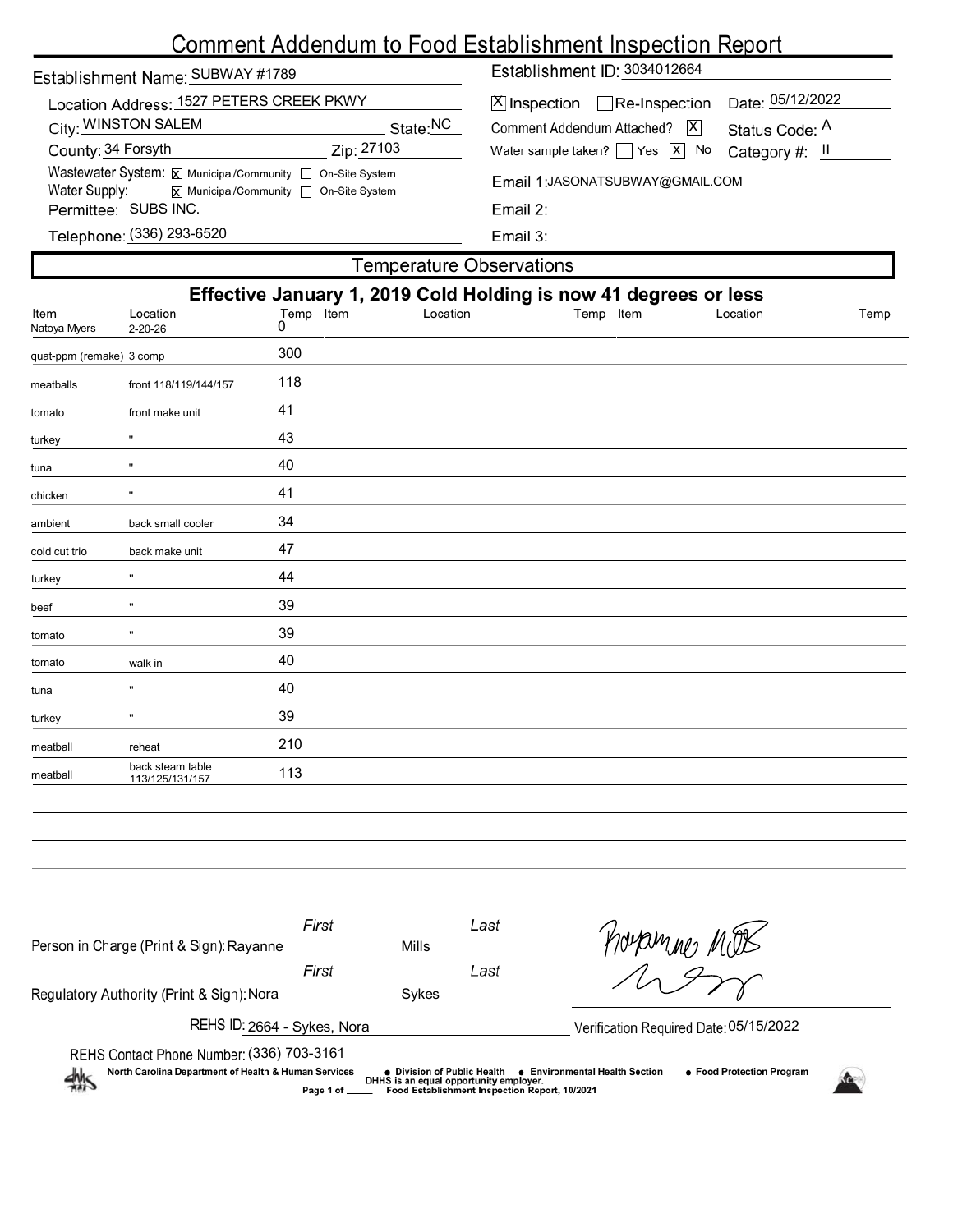#### **Establishment Name:** SUBWAY #1789 **Establishment ID:** 3034012664

**Date:** 05/12/2022 **Time In:** 10:35 AM **Time Out:** 2:50 PM

### **Observations and Corrective Actions**

Violations cited in this report must be corrected within the time frames below, or as stated in sections 8-405.11 of the food code.

- 8 2-301.14 When to Wash (P)/2-301.15 Where to Wash (Pf)- Employee was working at 3 comp sink and then went to make unit and began to put on gloves to work with food without washing hands first. When educated to wash hands, employee washed hands at 3 comp sink. Employees shall wash hands at any time when they are soiled and only at equipt hand washing sinks. CDI-Education and handwashing was completed properly.
- 10 6-301.11 Handwashing Cleanser, Availability (Pf)- Hand sink in back of kitchen and in ladies restroom with hand sanitizer installed in dispenser instead of hand soap. No other hand soap available in location. Hand soap shall be available at hand sinks for hand washing. Verification required that soap has been obtained by end of day.
- 15 3-304.15 (A) Gloves, Use Limitation (P)- Employee put earbud in pocket and then continued making sandwiches while wearing same gloves. Gloves shall be discarded and hands washed and new gloves used at any time there is a change in task or an interruption occurs in the operation. CDI-Education, gloves and sandwich discarded, hands washed.
- 16 4-602.11 Equipment Food-Contact Surfaces and Utensils -Frequency- REPEAT-Drink nozzles soiled. Ice machine baffle heavily soiled. Clean drink nozzles and ice machine at a frequency to avoid accumulation of soil. //4-601.11 (A) Equipment, Food- Contact Surfaces, Nonfood Contact Surfaces, and Utensils- (P)REPEAT- Majority of pans checked with sticker residue. Food contact surfaces shall be clean to sight and touch. Verification required of clean dishes due to Nora Sykes by Sunday May 15, 2022. Contact information provided. Visit will be made on Monday May 16.//4-501.114 Manual and Mechanical Warewashing Equipment, Chemical Sanitization - Temperature, pH, Concentration and Hardness- P- Quat in sanitizer bucket on front line at undetectable level. Sanitizer shall be effective per manufacturers directions on concentration. CDI-Sanitizer was empty at 3 comp sink and had to be changed. Bucket remade by PIC.
- 21 3-501.16 (A) (1) Time / Temperature Control for Safety Food, Hot and Cold Holding (P)- Meatballs in both back and front were not at least 135F in all parts. Ensure that hot TCS foods are maintained at 135F or above. CDI-Reheated in microwave to above 165F. Use thermometer when heating to ensure proper initial heating temperatures.
- 22 3-501.16 (A) (2) and (B) Time / Temperature Control for Safety Food, Hot and Cold Holding (P)- REPEAT- Turkey and a couple of cold cuts were above 41F in make units. Maintain TCS foods at 41F or below. CDI-Moved to walk in cooler.
- 28 7-201.11 Separation -Storage- REPEAT- Peroxide cleaner on prep table, degreaser hanging on storage shelf above foods, employee keys with mace on prep table, burn relief gel on side of prep table above to-go items, restroom cleaner on prep table. Poisonous or toxic materials shall be stored so they can not contaminate food, equipment, utensils, linens, and single service and single use articles. CDI-Relocated.//7-204.11 Sanitizers, Criteria - Chemicals (P)- REPEAT- After sanitizer bulk chemical was changed, PIC made and tested solutions in the third vat of the 3 comp sink and in the red sanitizer bucket for wiping cloths and this solution exceeded 400ppm. Chemical sanitizers used on food contact surfaces shall not exceed concentration as designated by manufacturer and the CFR. Verification that dispenser is repaired to correctly dispense sanitizer is due to Nora Sykes by Sunday May 15, and visit will be made Monday May 16. In the interim, solution is being mixed with water to dilute.
- 35 3-501.13 Thawing (Pf)-Box of beef thawing at room temperature. Potentially hazardous food shall be thawed at a water temperature of 70F or below, under refrigeration, as part of the cooking process, or in a microwave oven and immediately transferred to cooking equipment. CDI-Beef moved to walk in cooler to continue thawing.
- 36 4-302.12 Food Temperature Measuring Devices (Pf)- Thermometer was not readily available, and when provided did not work. FOOD TEMPERATURE MEASURING DEVICES shall be provided and readily accessible for use in ensuring attainment and maintenance of FOOD temperatures as specified under Chapter 3. CDI-Another thermometer was provided. Maintain thermometer available for use.
- 40 2-303.11 Prohibition Jewelry (C)- Food employee wearing beaded bracelet. Remove jewelry on hands and arms while preparing food. A plain ring, such as a wedding band, is allowed.